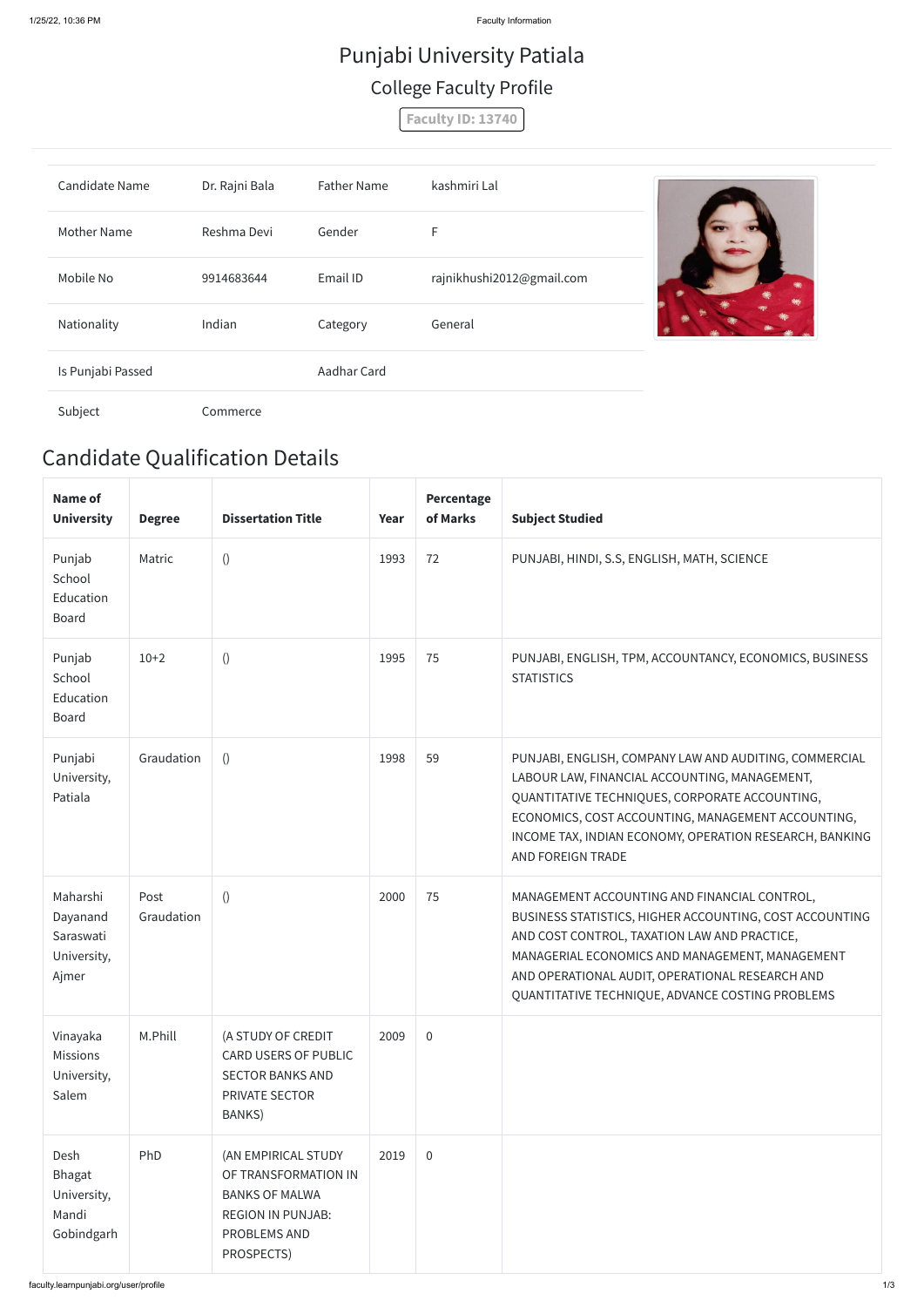## Paper Publication

| <b>Publication</b><br><b>Type</b> | Year | <b>Title</b>                                                                                                                                      | <b>Name of Journal</b>                                                                                                                       | <b>ISSN</b>                   | <b>First</b><br><b>Author?</b> | No Of<br><b>Authors</b> | <b>Publisher</b>                                                           | <b>UGC</b><br>Care<br>List | Impact<br><b>Factor</b> |
|-----------------------------------|------|---------------------------------------------------------------------------------------------------------------------------------------------------|----------------------------------------------------------------------------------------------------------------------------------------------|-------------------------------|--------------------------------|-------------------------|----------------------------------------------------------------------------|----------------------------|-------------------------|
| Journal                           | 2019 | An Empirical Study of<br>Customers'<br><b>Perceptions Regarding</b><br>E-Banking Services in<br>Malwa Region of<br>Punjab                         | <b>Research Review</b><br>International Journal<br>of Multidisciplinary,<br>Volume-04, Issue-03,<br>March-2019                               | 2455-<br>3085                 | $\mathbf{1}$                   | $\mathsf{3}$            | rrjournals                                                                 | $\mathbf{1}$               | 5.214                   |
| Journal                           | 2019 | An Empirical Study of<br>Customers'<br>Expectations<br>Regarding Banking<br>Services in Malwa<br>Region of Punjab                                 | <b>International Journal</b><br>of Research and<br><b>Analytical Reviews</b><br>(IJRAR), Volume-6,<br>Issue 1, March 2019                    | 2349-<br>5138                 | $\mathbf{1}$                   | 3                       | ijrar                                                                      | $\mathbf{1}$               | 7.17                    |
| Journal                           | 2019 | Feasibility and<br>Viability of E-Banking<br>in Malwa Region of<br>Punjab: An Empirical<br>Study                                                  | <b>International Journal</b><br>of research and<br>analytical reviews<br>(IJRAR), volume 6,<br>issue 2, june 2019                            | 2349-<br>5138                 | $\mathbf{1}$                   | 3                       | ijrar                                                                      | $\mathbf{1}$               | 5.75                    |
| Journal                           | 2019 | Awareness and Usage<br><b>Level of Customers</b><br>Towards Internet<br><b>Banking in Malwa</b><br>Region of Punjab: An<br><b>Empirical Study</b> | Research Review<br><b>International Journal</b><br>of Multidisciplinary,<br>Volume-04, Issue-06,<br>June-2019                                | 2455-<br>3085                 | $\mathbf{1}$                   | $\mathsf{3}$            | rrjournals                                                                 | $\mathbf{1}$               | 5.164                   |
| Journal                           | 2019 | An Analysis of<br><b>Customers' Preference</b><br>towards Traditional<br>Banking and E-<br><b>Banking in Mansa</b><br>District of Punjab          | International journal of<br><b>Business Management</b><br>and Research-A Bi-<br>Annual Journal,<br>Volume-9, No. 1, Jan-<br><b>June 2019</b> | 2249-<br>2143                 | $\mathbf{1}$                   | $\mathbf{1}$            | Desh Bhagat<br>University<br>Mandi<br>Gobindgarh                           | $\mathbf{1}$               | $\pmb{0}$               |
| Conference                        | 2019 | Comparative study of<br>goods and Services<br>Tax and existing<br>Indirect taxation<br>system                                                     | <b>National Conference</b><br>on "Emerging Issues in<br>India" 25th April 2017                                                               | 978-93-<br>88977-<br>$63 - 0$ | $\mathbf{1}$                   | $\mathbf{1}$            | Sapatrishi<br>Publications<br>Chandigarh                                   | $\mathbf{1}$               | $\pmb{0}$               |
| Conference                        | 2017 | A Study of Awareness<br>and Usage Level of<br>Customers towards E-<br>banking Services in<br>Semi-urban Area of<br><b>Mansa District</b>          | International<br>Conference on "Recent<br>Trends in Technology<br>and Its Impact on<br>Economy of India"<br>24th October 2017                | 978-93-<br>86171-<br>$74-0$   | $\mathbf{1}$                   | $\overline{2}$          | <b>Guru Nanak</b><br>College for<br>Girls, Sri<br>Muktsar Sahib,<br>Punjab | $\mathbf{1}$               | $\overline{0}$          |
| Journal                           | 2017 | A Study of Awareness<br>and Usage Level of<br>Customers towards E-<br>banking Services in<br>Semi-urban Area of                                   | AGU International<br>Journal of Research in<br>Social Sciences &<br>Humanities, Volume<br>No. 05, July-Dec 2017                              | 2455-<br>6084                 | $\mathbf{1}$                   | $\overline{2}$          | AGU<br>Publication<br>Himachal<br>Pardesh                                  | $\mathbf{1}$               | 2.91                    |